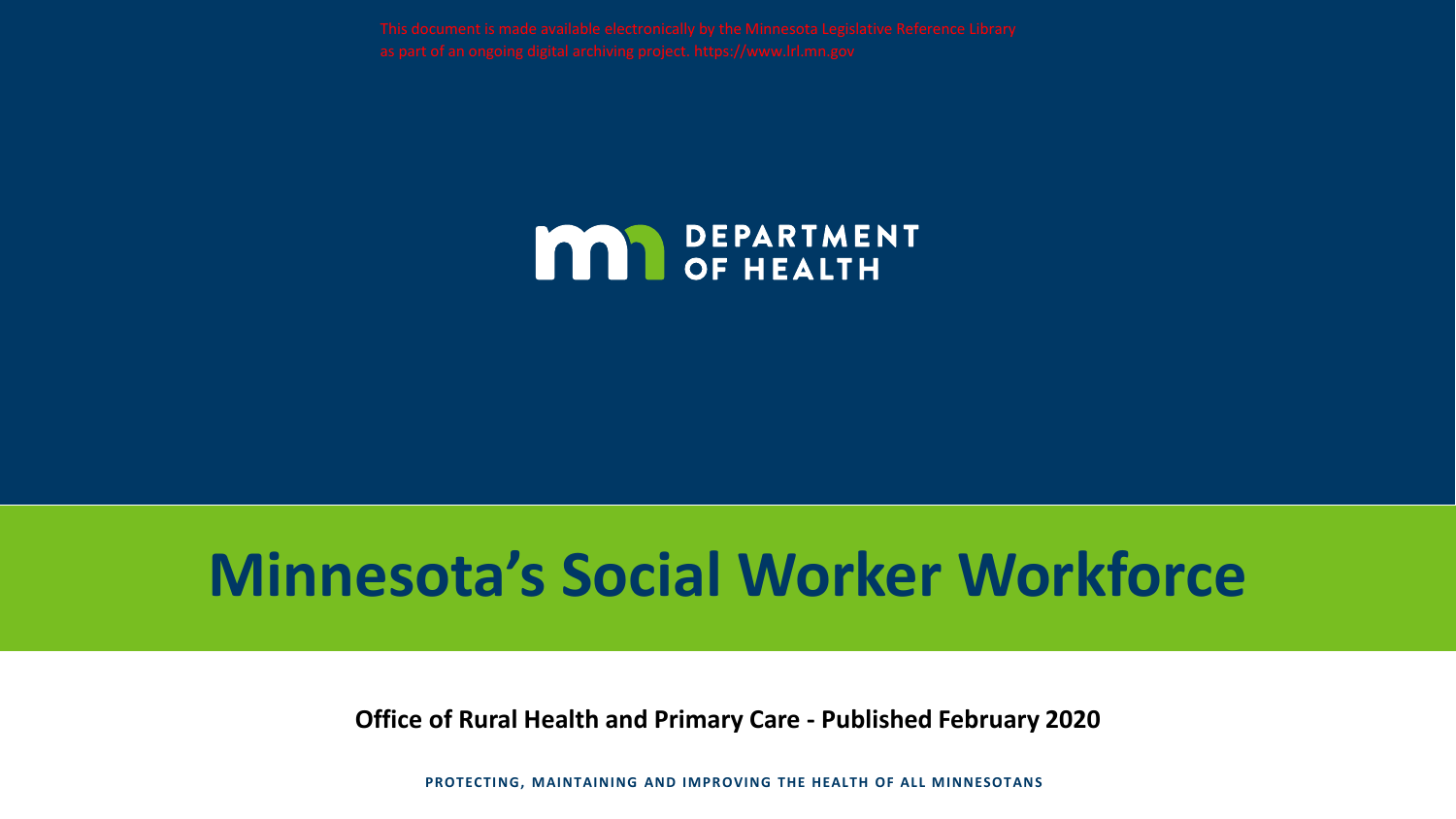## **Contents and Quick Links**

#### **Introduction** [Summary of Findings](#page-2-0)

#### **Demographics**

[Demographics: Sex and Age](#page-3-0) [Demographics: Race and Ethnicity](#page-4-0) [Demographics: Languages Spoken in Practice](#page-5-0)

#### **Education**

[Education: Highest Degree](#page-6-0) [Education: MN Graduates by Institution](#page-7-0) [Education: MN Graduates by Degree](#page-8-0) Type

#### **Employment**

[Employment: Employment & Hours Worked](#page-9-0) [Employment: Future Plans](#page-10-0)

#### **At Work**

Social Workers [at Work: Work Settings](#page-11-0) [Social Workers at Work: Specialties](#page-12-0) Social Workers at Work: EHRs and Telemedicine [Social Workers at Work: Clinical Training and Supervision](#page-13-0) Social Workers [at Work: Teamwork](#page-15-0) Social Workers [at Work: Cultural Competence](#page-16-0) Social Workers [at Work: Career Satisfaction](#page-17-0)

#### **Geographic Distribution**

[Geographic Distribution: Two Ways to Present Geography](#page-18-0) [Geographic Distribution: by Planning Area](#page-19-0) [Geographic Distribution: by Rurality](#page-20-0)

**Methodology and Notes** [Methodology](#page-21-0) **[Notes](#page-22-0)** 

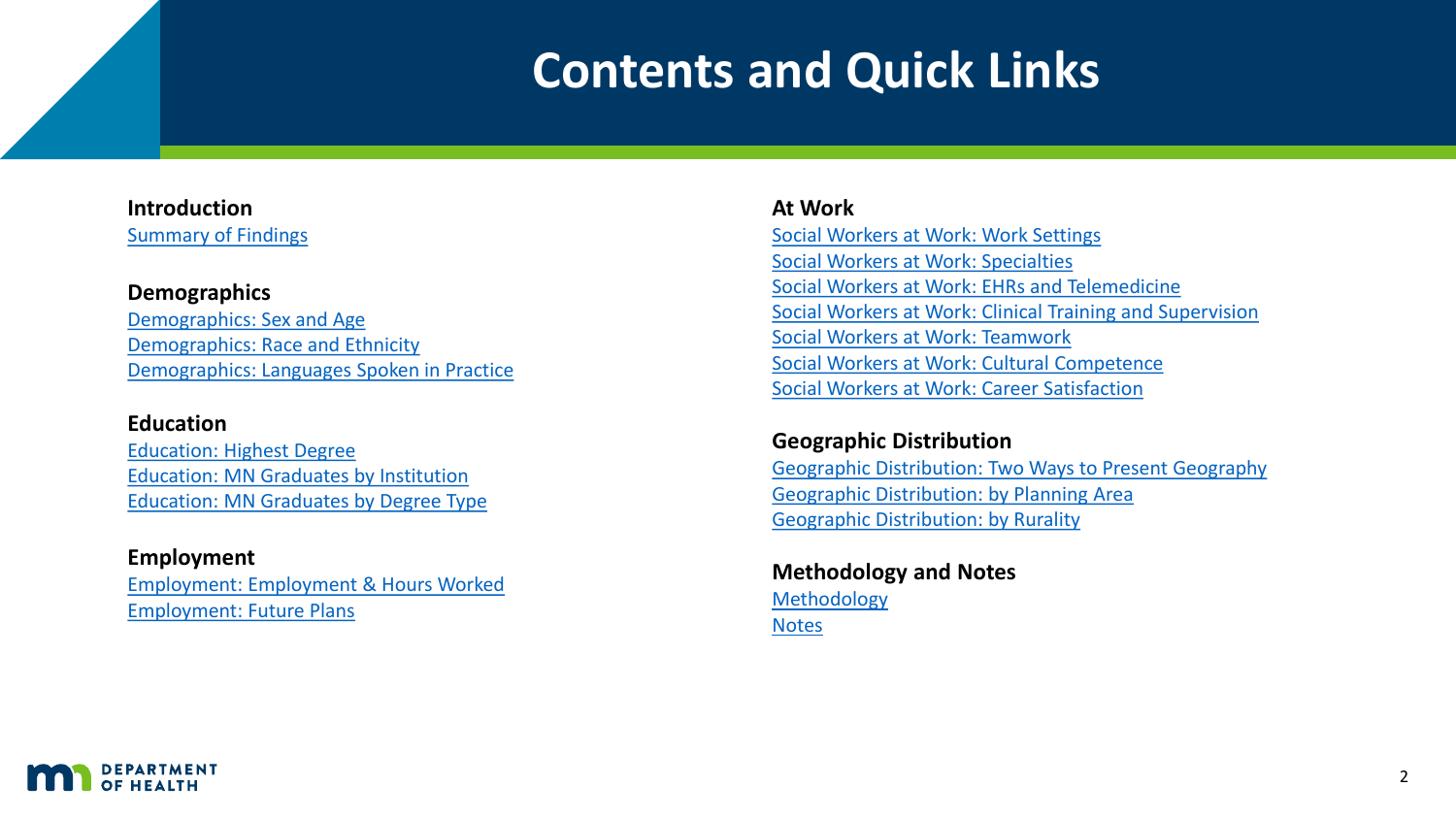# **Summary of Findings**

- <span id="page-2-0"></span>• As of August 2019, there were **14,353** [actively licensed social workers in Minnesota, the majority of whom worked in the 7-county metro area \(see](#page-19-0)  slide 20).
- The youngest cohort of social workers comprises about 30 percent of the current workforce. [\(see slide 4\)](#page-3-0).
- A majority of employed social workers work full-time [\(see slide 10\)](#page-9-0).
- Ninety-two percent of Minnesota's social workers are white, and roughly 93 percent speak only English in their practice without the help of an interpreter. Most social workers report that on-the-job learning (as opposed to formal classroom or training) best prepared them to provide culturally competent care [\(see slides 5,](#page-6-0) [6](#page-7-0) and [17\)](#page-16-0).
- Most social workers are satisfied with their work, but social workers report higher levels of satisfaction with their career overall than they do with their work in the last 12 months [\(see slide 18](#page-17-0)).
- As many as 87 percent of social workers report "never" using telemedicine equipment to consult with clients [\(see slide 15](#page-14-0)).
- The most commonly-reported specialty among social workers is mental and behavioral health (55 percent), followed by aging, and family and child welfare (both 21 percent) [\(see slide 13\)](#page-12-0).
- Like many other health care provider types, there is an uneven distribution of social workers around Minnesota, with a large majority practicing in urban areas. Assuming the same *share* of people require the services of social workers in urban and rural areas, rurally-based social workers are potentially facing a far greater patient load than urban social workers. Those prospective patients are also likely driving long distances and experiencing longer wait times for care [\(see slide 21\)](#page-20-0).

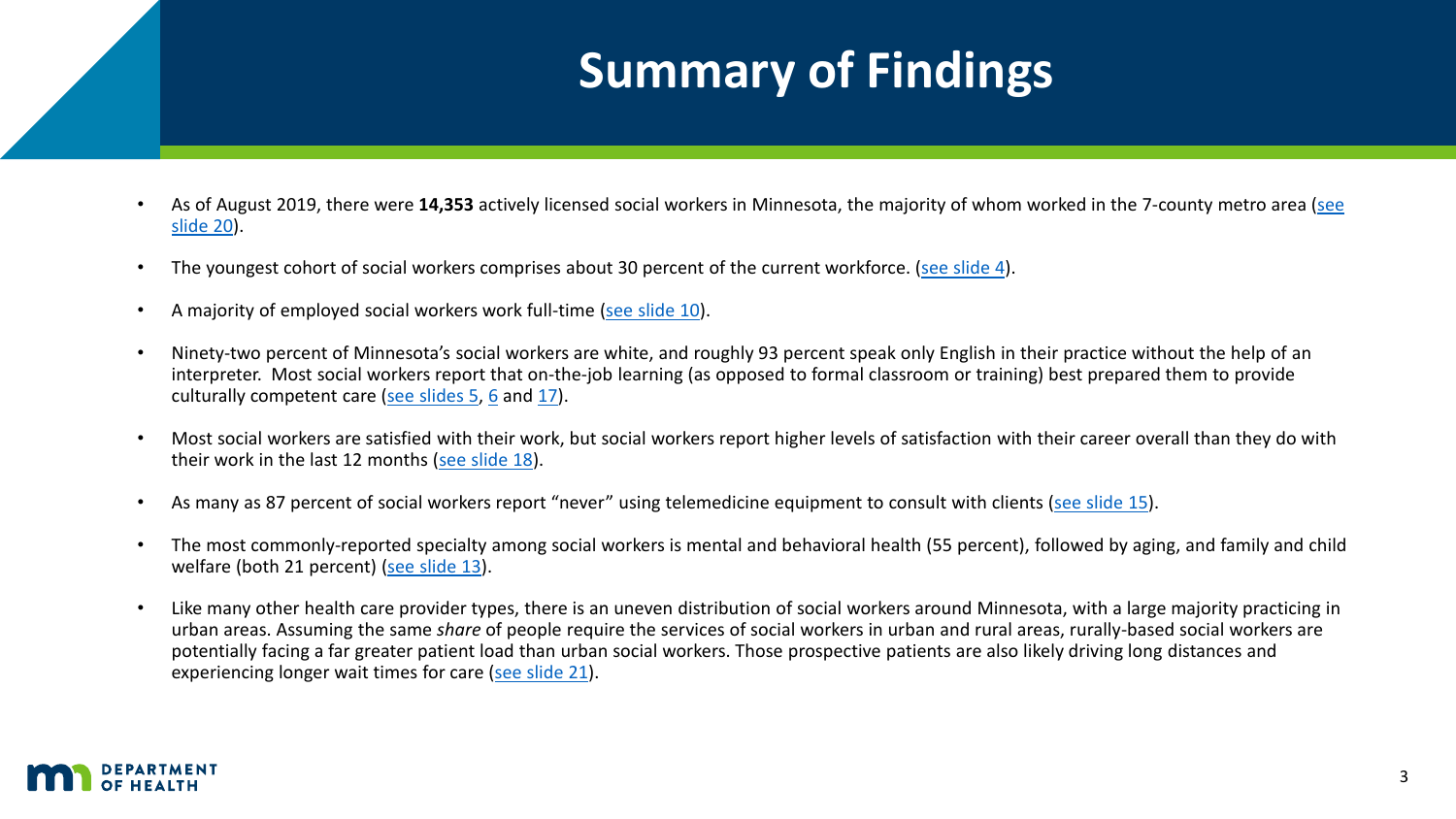## <span id="page-3-0"></span>**Demographics: Age and Sex**

### **Age of Minnesota's Social Workers**



- Fifty-six percent of the state's social workers are under the age of 45. The smallest share (8 percent) of actively licensed social workers are 65 and older and are at or nearing retirement age. The median age of social workers is 42.
- (Data not shown): Roughly 88 percent of social workers in Minnesota identify as female.

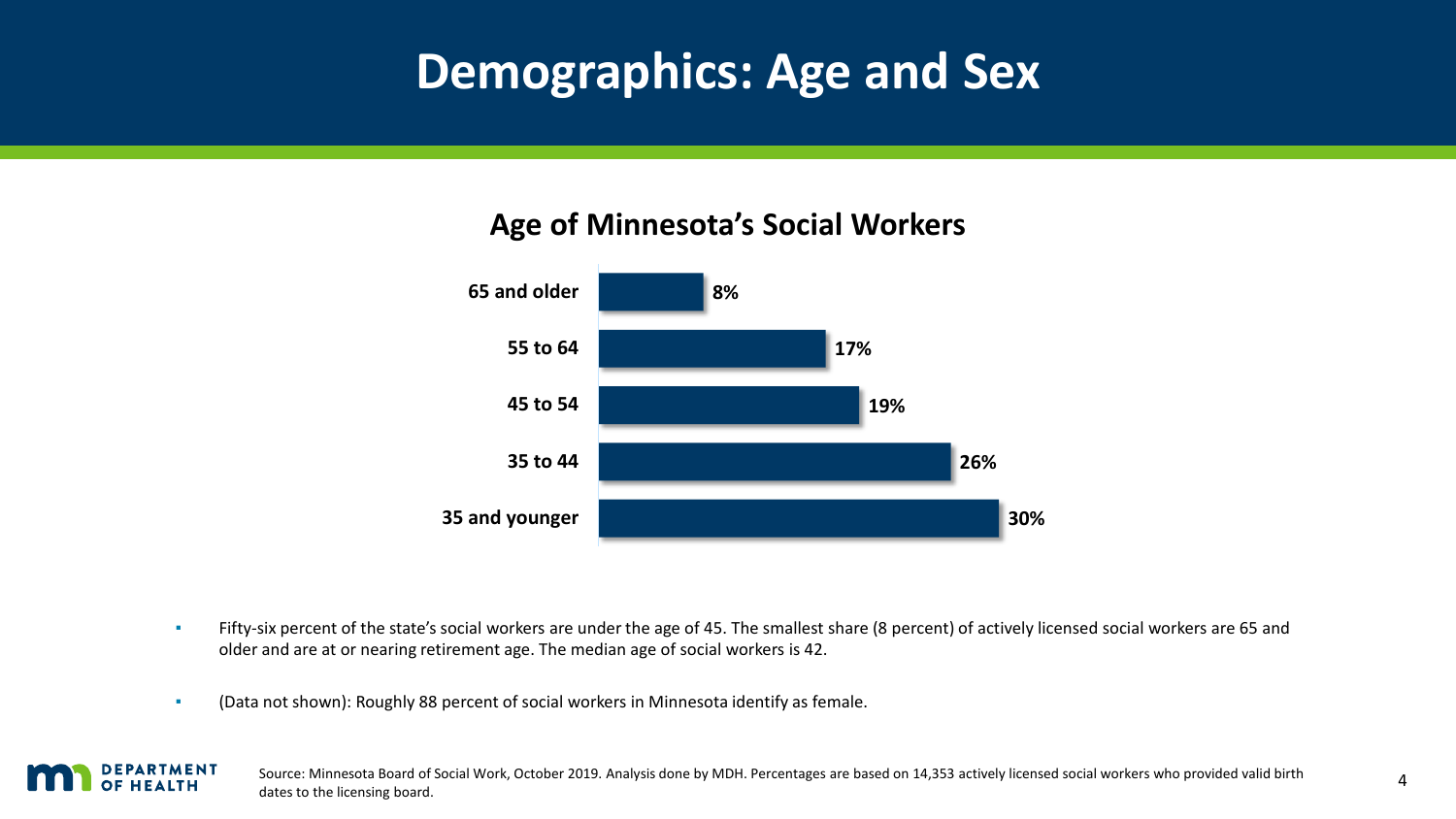## <span id="page-4-0"></span>**Demographics: Race and Ethnicity**

### **Race of Minnesota's Social Workers**



Typical of racial patterns among health care professionals, the majority (just under 90 percent) of social workers indicated they were white, with the second-highest share (approximately 3 percent) identified with more than one race.

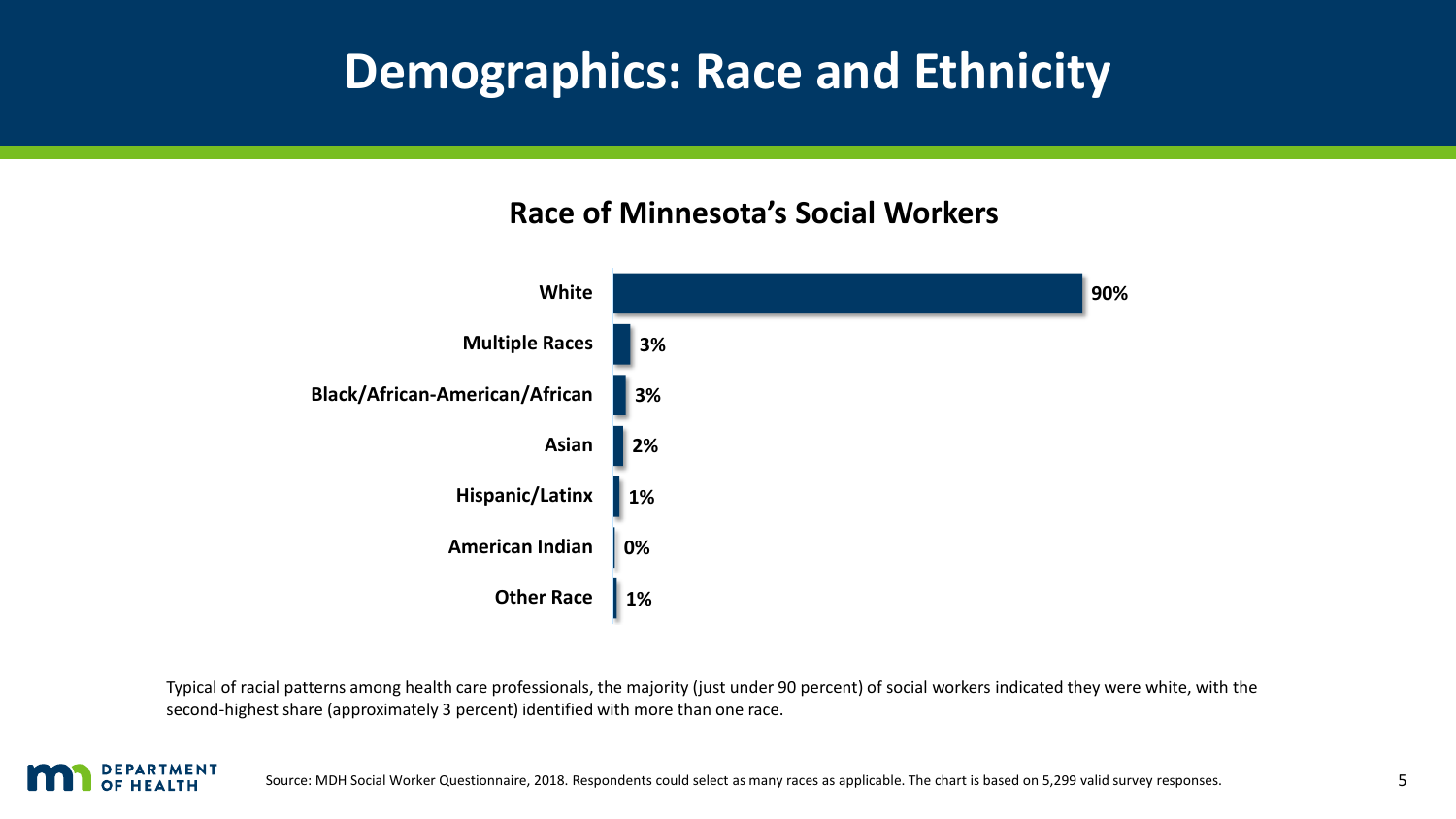## <span id="page-5-0"></span>**Demographics: Languages Spoken in Practice**

**Languages Spoken by Minnesota's Social Workers in their Practices**



Approximately 93 percent of social workers speak only English in practice. The second most commonly spoken language was Spanish. Very small shares of social workers spoke other languages such as Hmong, Somali, or French with their clients. Just two percent of social workers reported speaking languages other than those shown above. Common "other" languages mentioned included American Sign Language, Vietnamese, Amharic, Arabic, and Swahili.

#### EPARTMENT HEALTH

Source: MDH Social Worker Questionnaire, 2018. Respondents could select as many languages as applicable, but were instructed **not** to include languages spoken only through an interpreter. The chart is based on 4,383 valid survey responses.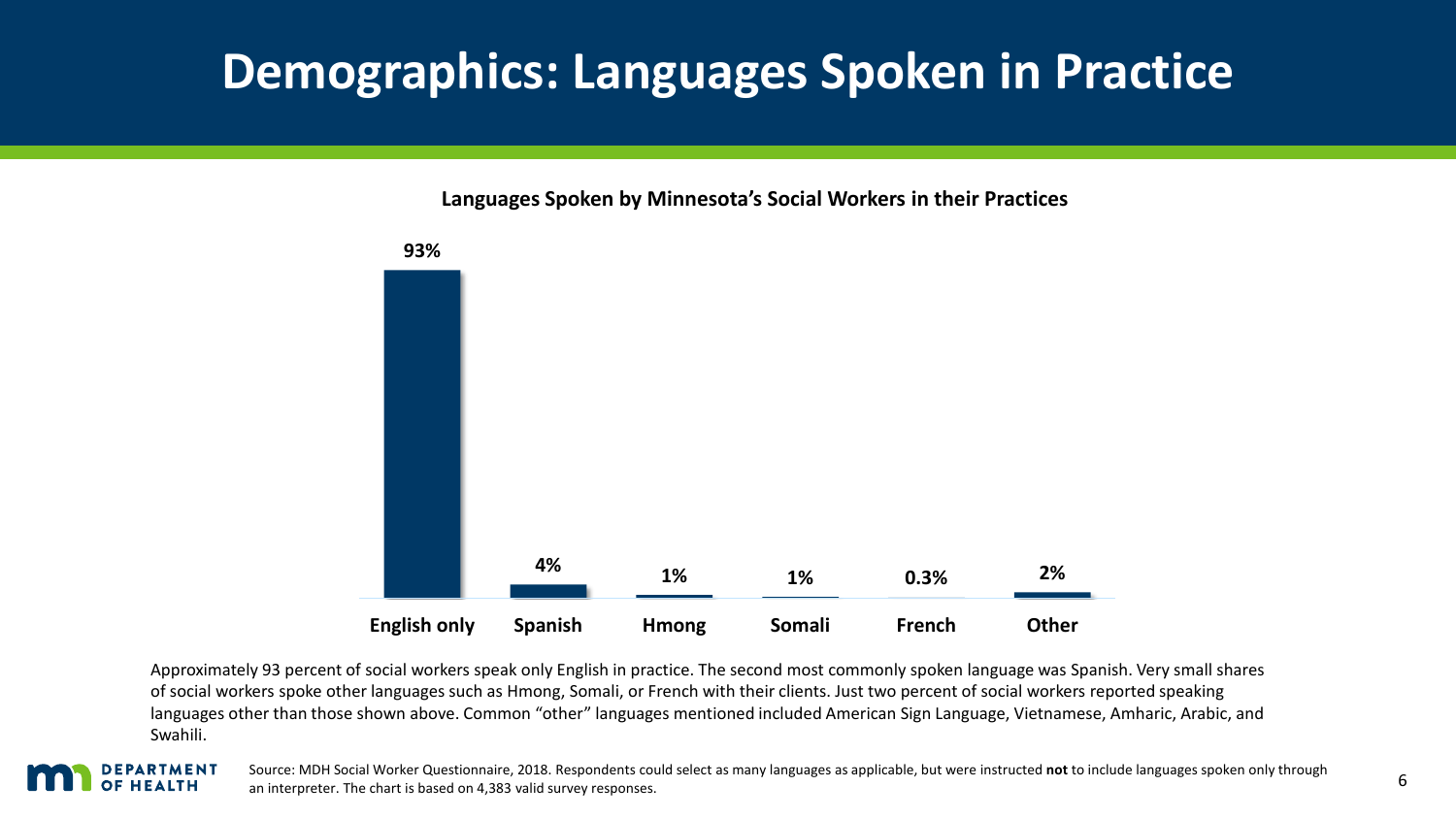## **Education: Highest Degree**

**Highest Degree Earned by Licensed Minnesota Social Workers**

<span id="page-6-0"></span>

| Degree Earned                                                     | <b>Share of Social Workers</b> |
|-------------------------------------------------------------------|--------------------------------|
| Bachelor's                                                        | 34%                            |
| Certificate, Certification, or Other Credential (post-Bachelor's) | 2%                             |
| <b>Master's Degree</b>                                            | 57%                            |
| Certificate, Certification, or Other Credential (post-Master's)   | 5%                             |
| Doctorate or Professional Degree                                  | 2%                             |
| <b>Total</b>                                                      | 100%                           |

Most social workers (57 percent) reported having earned a Master's degree as their highest degree, followed by 34 percent of social workers who earned a Bachelor's degree.

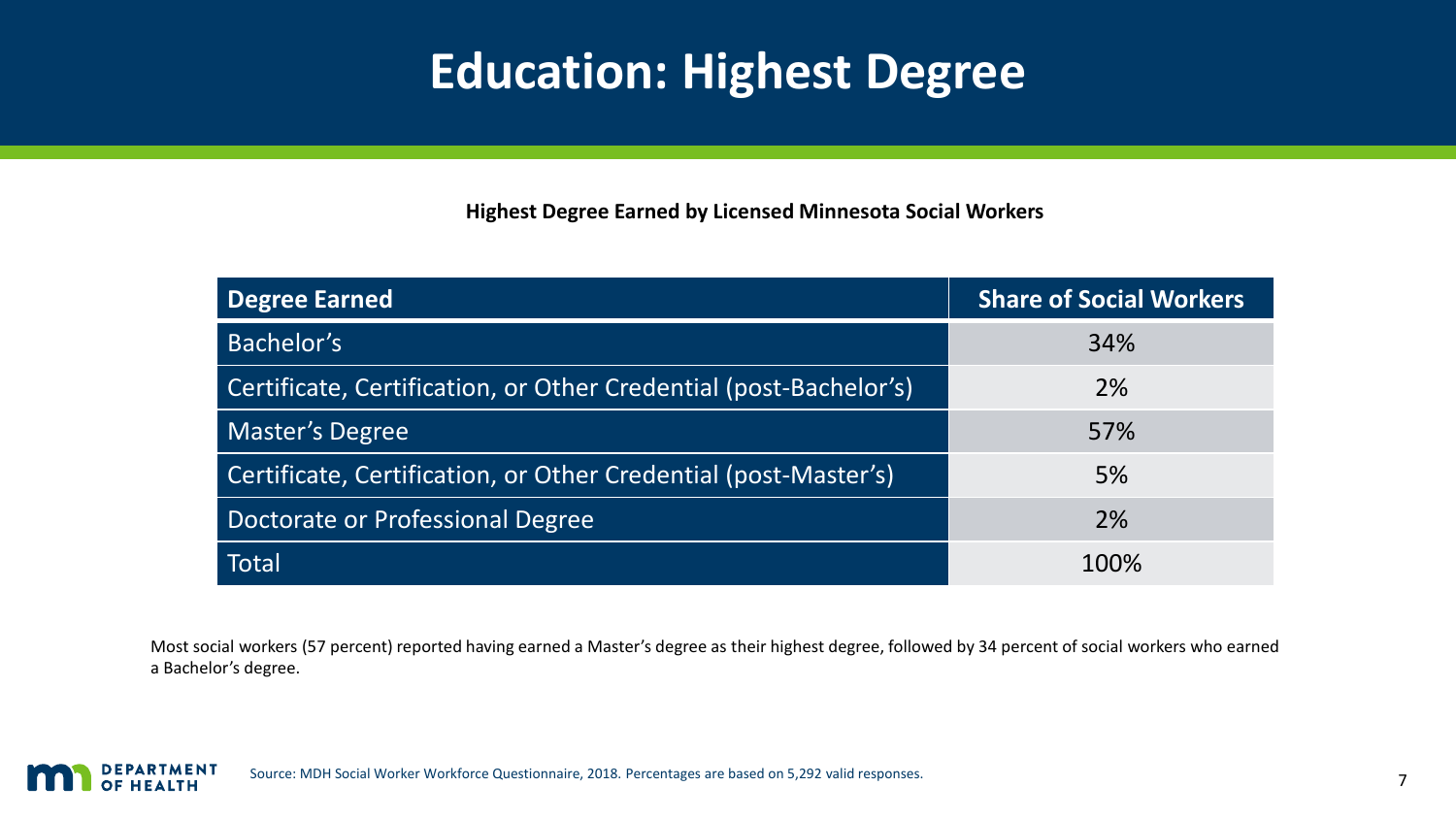## **Education: Graduates by Institution**

<span id="page-7-0"></span>

| Social Work Graduates (Bachelor's and Above), by Institution and Year |                                       |       |       |       |  |  |
|-----------------------------------------------------------------------|---------------------------------------|-------|-------|-------|--|--|
| <b>Region</b>                                                         | Institution                           | 2015  | 2016  | 2017  |  |  |
| <b>Central</b>                                                        | Saint Cloud University                | 92    | 98    | 102   |  |  |
| <b>Northeast</b>                                                      | College of St. Scholastica - Duluth   | 108   | 84    | 102   |  |  |
|                                                                       | University of Minnesota - Duluth      | 41    | 45    | 61    |  |  |
| <b>Northwest</b>                                                      | Bemidji State University              | 31    | 31    | 35    |  |  |
|                                                                       | Concordia College - Moorhead          | 19    | 9     | 8     |  |  |
|                                                                       | Minnesota State University - Moorhead | 69    | 94    | 61    |  |  |
| <b>Southeast</b>                                                      | Minnesota State University - Mankato  | 90    | 93    | 92    |  |  |
|                                                                       | Saint Olaf College                    | 10    | 17    | 107   |  |  |
|                                                                       | Winona State University               | 107   | 84    | 107   |  |  |
| Southwest                                                             | Southwest Minnesota State University  | 25    | 15    | 12    |  |  |
| <b>Twin Cities</b>                                                    | <b>Argosy University</b>              | 13    | 8     | 6     |  |  |
|                                                                       | Augsburg College                      | 23    | 19    | 23    |  |  |
|                                                                       | <b>Bethel University</b>              | 24    | 20    | 17    |  |  |
|                                                                       | Metropolitan State University         | 42    | 41    | 37    |  |  |
|                                                                       | North Central University              | 9     | 10    | 9     |  |  |
|                                                                       | St. Catherine University              | 166   | 172   | 204   |  |  |
|                                                                       | University of Minnesota - Twin Cities | 99    | 130   | 134   |  |  |
|                                                                       | University of St. Thomas              | 160   | 145   | 175   |  |  |
| <b>Total</b>                                                          |                                       | 1,128 | 1,115 | 1,199 |  |  |

#### **Social Work Degrees Awarded by Institution & Region, 2015-2017\***

- **E** Minnesota produced **1,199 new graduates in 2017** across all social work programs**, a 7.5 increase** from 1,115 in 2016.
- **The Northeast region had a 26 percent in the** number of social worker graduates from 2016 to 2017, the largest regional increase compared to other regions of Minnesota during the same time period



Source: Integrated Postsecondary Education System (IPEDS). Accessed via the Minnesota Office of Higher Education. \*The table above includes only degrees at the Bachelor's level and higher.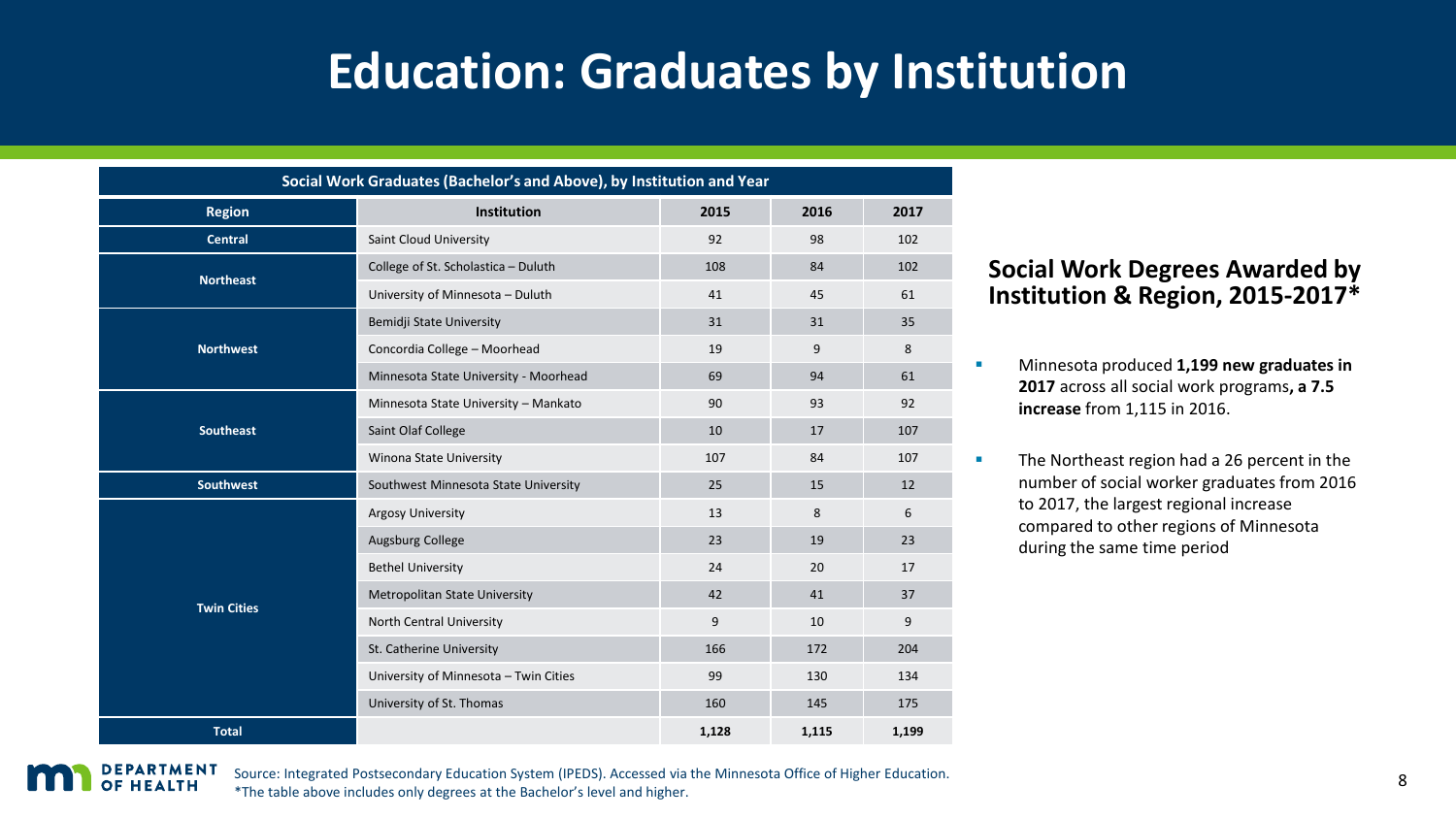## <span id="page-8-0"></span>**Education: Minnesota Graduates by Degree Type**

#### **All Social Work Degrees Awarded by Degree Type, 2015-2017**

| Degree Type                       | 2015 | 2016 | 2017 | <b>Total</b> |
|-----------------------------------|------|------|------|--------------|
| Certificate 1 to 2 academic years | 8    | 0    |      | <b>10</b>    |
| <b>Bachelor's Degree</b>          | 619  | 606  | 626  | 1,851        |
| Master's Degree                   | 517  | 618  | 748  | 1,883        |
| Doctorate                         | 27   | 31   | 69   | 127          |

- Most recent graduates of social work programs in Minnesota are just as likely to have earned a bachelor's or master's degree.
- **From 2016 to 2017, graduates with master's degrees in social work increased 21 percent, while graduates with doctorate degrees increased 123** percent.

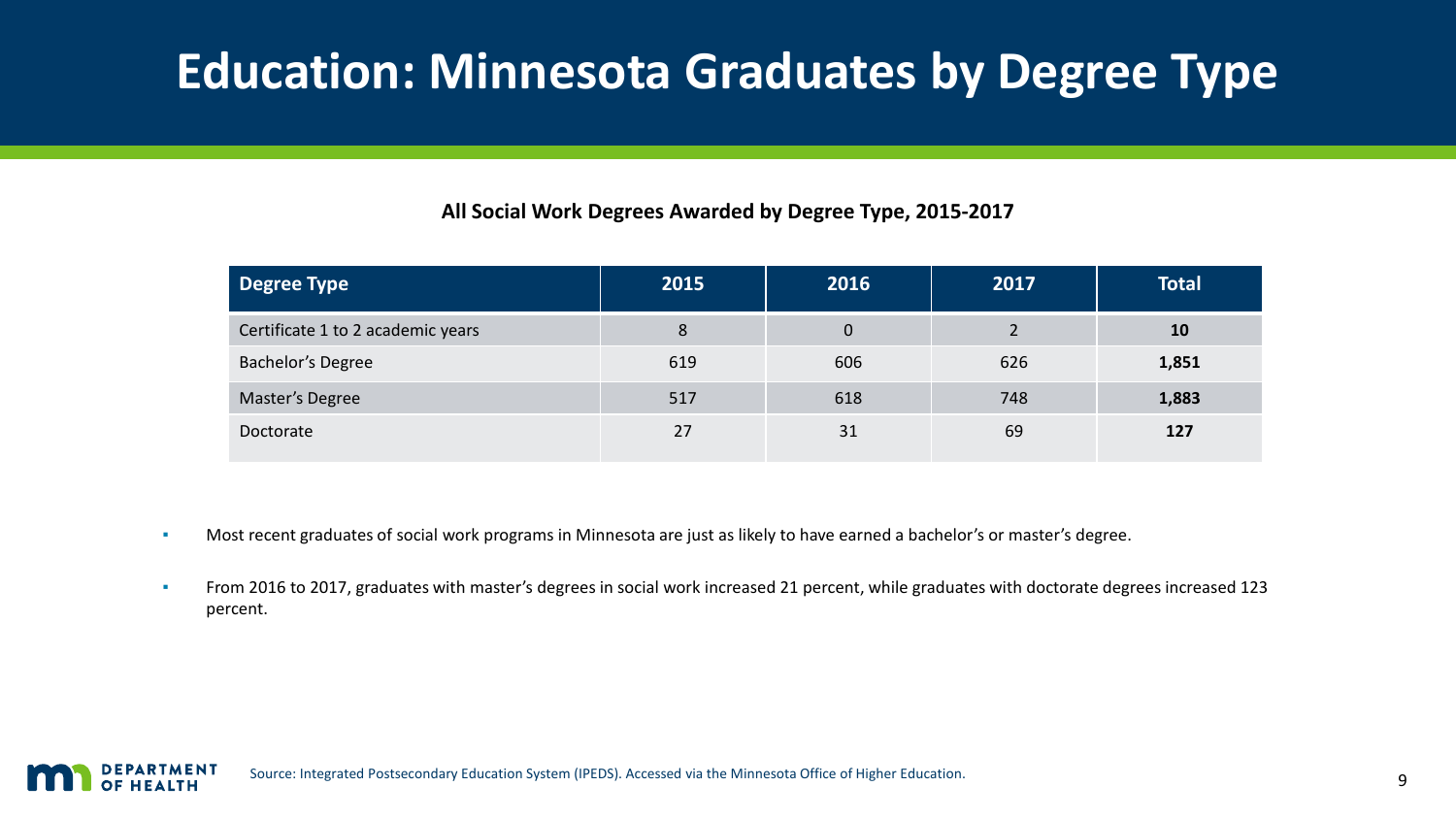## <span id="page-9-0"></span>**Employment: Employment & Hours Worked**

### **Hours Worked in a Typical Week**



- **The median work week for social workers was 40 hours, with a majority (66 percent) of social workers working between 31 and 40 hours per week.** Eighty-seven percent of social workers considered their work full-time.
- (Data not shown): An estimated 92 percent of Minnesota social workers reported they were "working in a paid or unpaid position related to [their] license." Of those, not working in a position related to their license, about half (53 percent) reported they were not seeking a position using their license.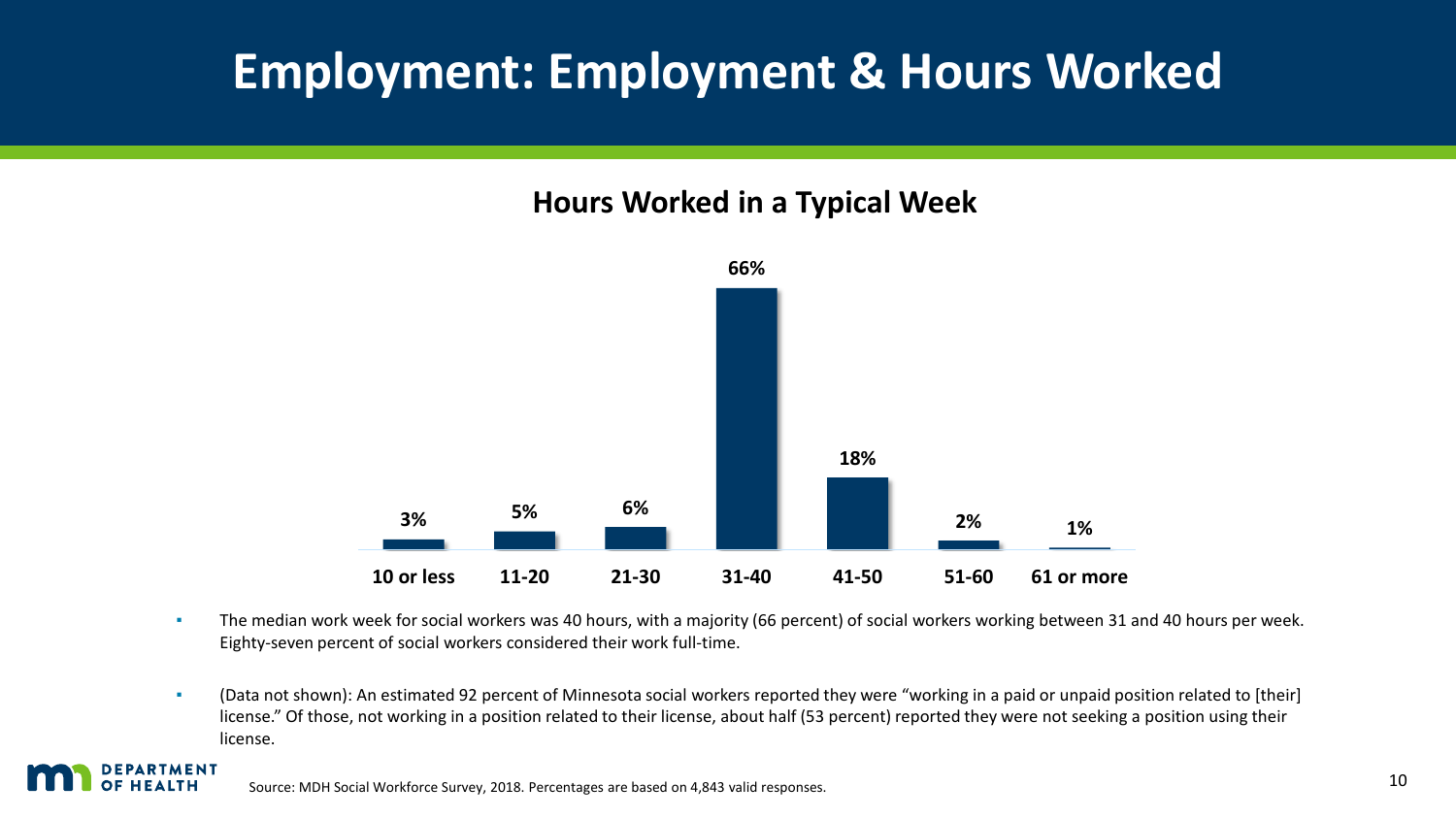## <span id="page-10-0"></span>**Employment: Future Plans**

**"About how many more years do you plan to practice in this profession?"**



- **Approximately 13 percent of all actively practicing social workers indicated they plan to leave the field within five years.**
- (Data not shown): Among the social workers planning to leave the field within five years, the vast majority planned to retire (78 percent), Only 7 percent of this sub-group were leaving to pursue a different career, while another 5 percent were planning career advancement. An additional 5 percent said they were leaving because of burnout or dissatisfaction while the remaining 4 percent said they were leaving the profession for family reasons.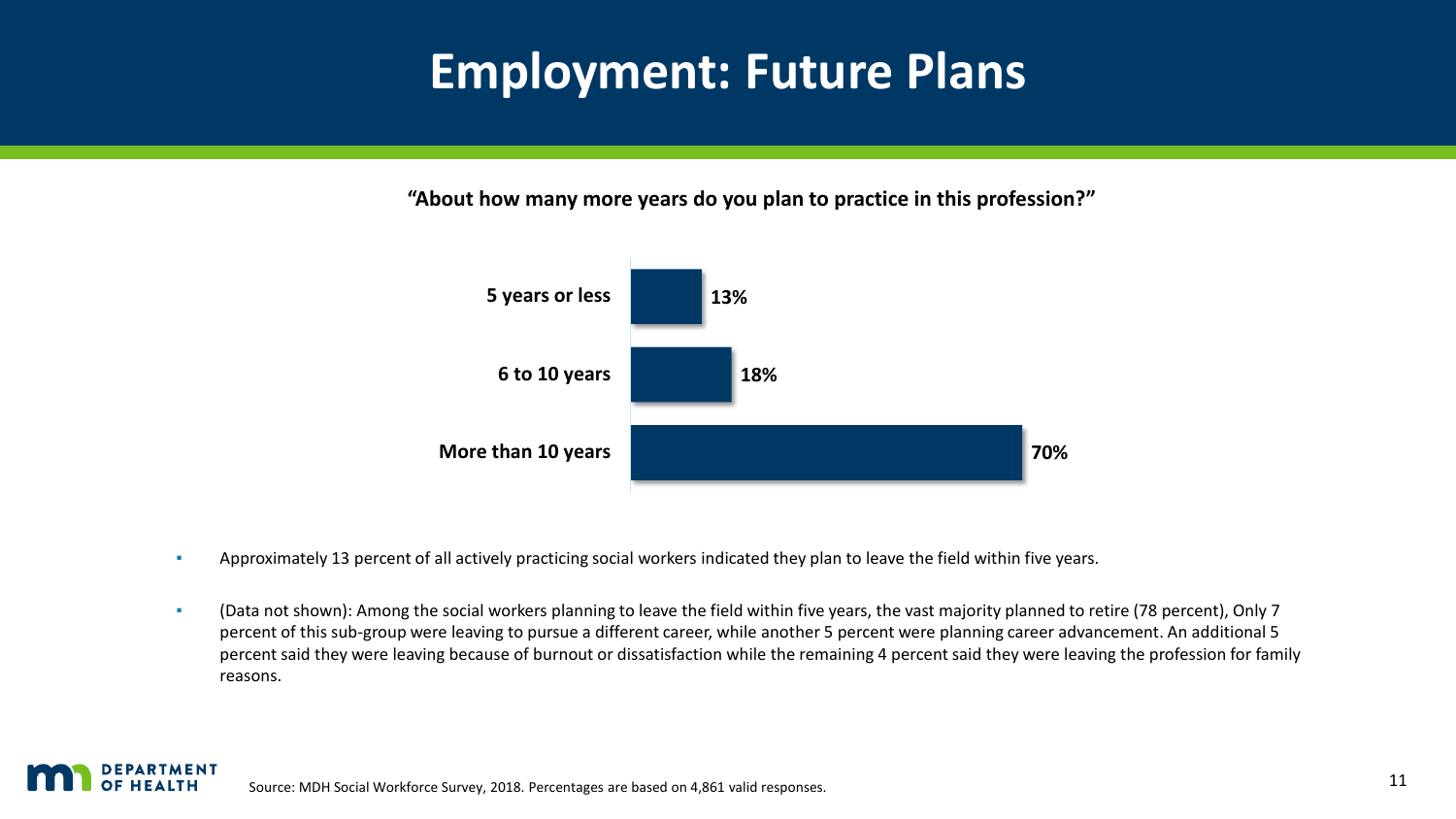## <span id="page-11-0"></span>**Social Workers at Work: Work Settings**

| <b>Setting Type</b>                                      | <b>Share of Social Workers Working in this Setting</b> |
|----------------------------------------------------------|--------------------------------------------------------|
| Clinic/Professional Office/Health Center/Ambulatory Care | 24%                                                    |
| <b>State, County, or City Agency</b>                     | 17%                                                    |
| <b>School (Pre-K to 12)</b>                              | 14%                                                    |
| <b>Community/Faith-based Organization</b>                | 12%                                                    |
| <b>Hospital</b>                                          | 11%                                                    |
| <b>Long-Term Care Facility</b>                           | 6%                                                     |
| <b>Academic (Teaching/Research)</b>                      | 3%                                                     |
| <b>Insurance/Benefits Management Organization</b>        | 3%                                                     |
| <b>Home Health Care</b>                                  | 2%                                                     |
| <b>Public Health Agency</b>                              | 1%                                                     |
| <b>Correctional Facility</b>                             | 1%                                                     |
| <b>Other</b>                                             | 7%                                                     |

#### **Social Workers' Primary Work Settings**

Social workers are employed in a wide variety of settings. Most (only 24 percent) work in a clinic, professional office, health center or in ambulatory (outpatient) care. Smaller percentages of social workers are found in a variety of more specialized settings, including county or city agencies, schools, community and faith-based organizations, and hospitals

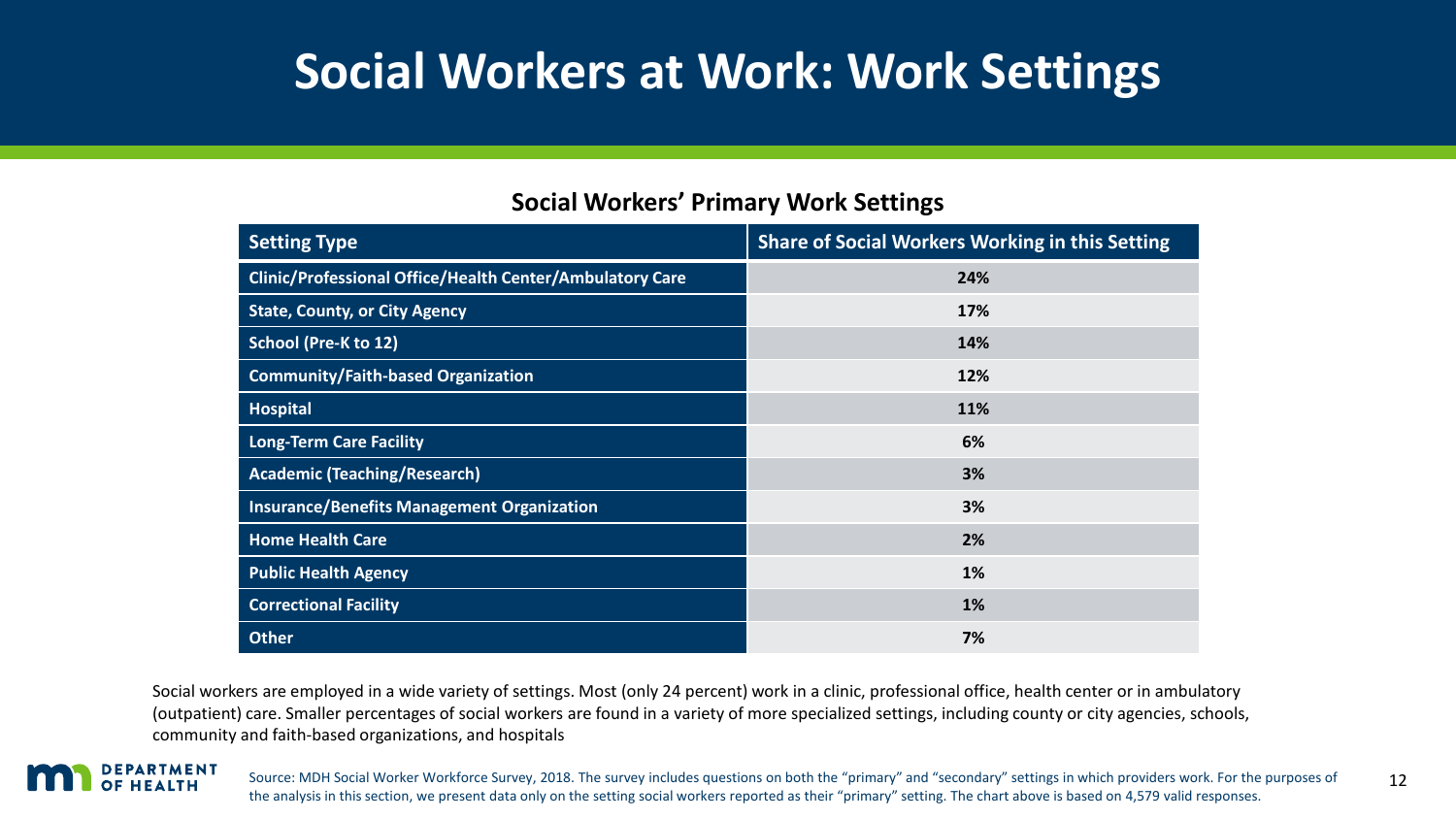## **Social Workers at Work: Specialties**

### **Social Work Specialties in Minnesota**

<span id="page-12-0"></span>

- Social workers were asked about their specialties. Approximately half reported specializing in mental and behavioral health. Smaller percentages of social workers specialize in aging (21 percent), family and child welfare (21 percent), adolescents (19 percent), and medical healthcare (18 percent).
- **EXECT** Some of the more common "other" specialties included bereavement/grief-loss/hospice, homeless/affordable housing, trauma therapy, and adoptions/foster care.

Source: MDH Social Worker Workforce Survey, 2018. Percentages are based on 5,309 valid responses. Respondents could select all specialties that applied; therefore, the total does PARTMENT not equal 100.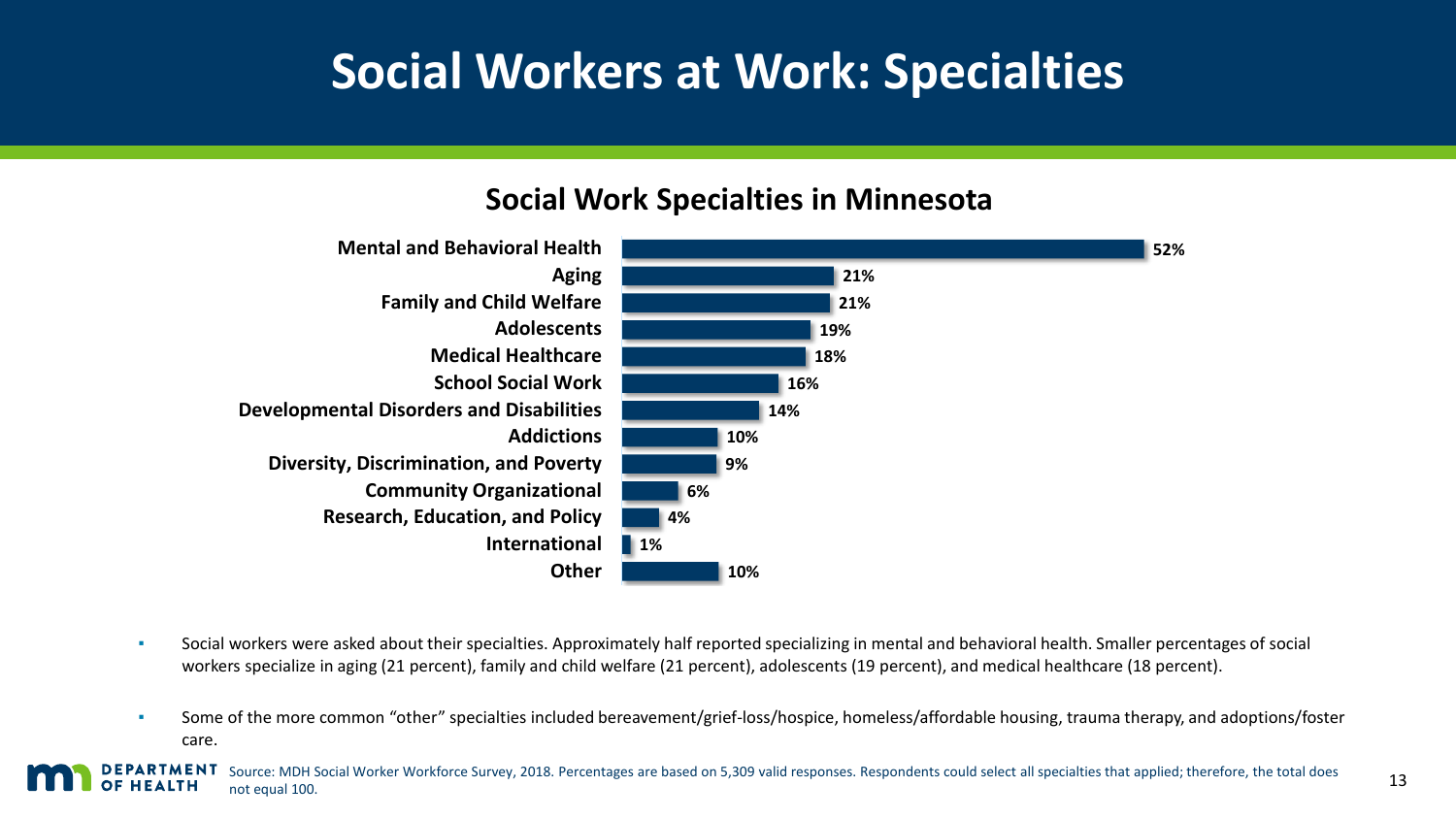# <span id="page-13-0"></span>**Social Workers at Work: Clinical Training and Supervision**

**"How often do you provide clinical training, precepting, or supervision to students, interns, or residents?"**



**·** Just over half of Minnesota's social workers reported "never" providing training or supervision, whereas four percent reported doing so all the time.

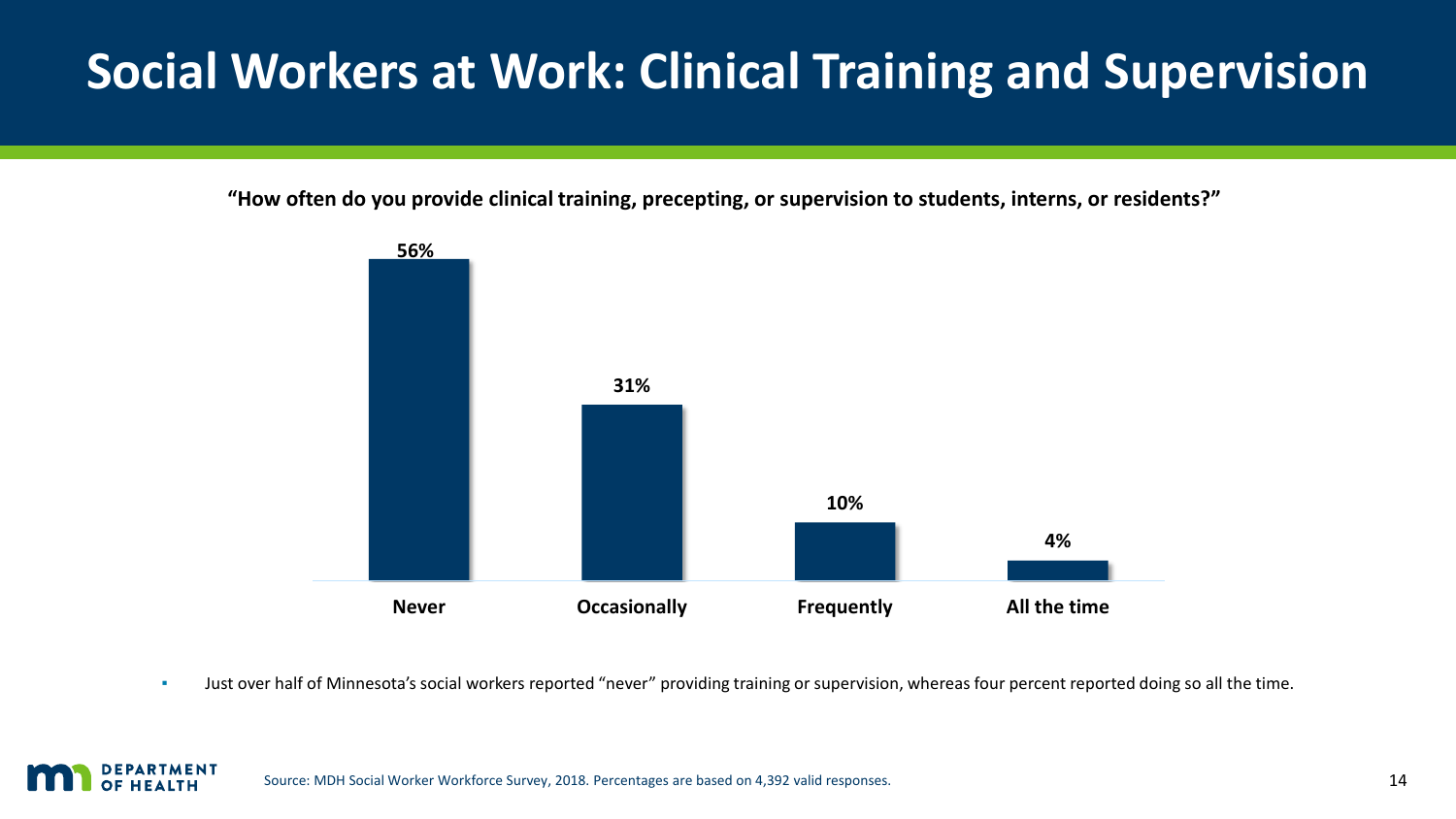## <span id="page-14-0"></span>**Social Workers at Work: EHRs and Telemedicine**

### **Social Workers' Use of Electronic Health Records and Telemedicine Equipment**



- The MDH workforce survey includes questions on the use of technology in health care settings. Here, we show responses to questions about how often social workers use electronic health records (EHRs) and/or equipment dedicated to telemedicine. The results show that just over half (54 percent) of social workers use EHRs "all the time."
- (Data not shown): Social workers not authorized to engage in clinical practice reported less use of EHRs (66 percent), while 80 percent of social workers authorized for clinical practice used EHRs frequently or all the time.
- Most licensed social workers (87 percent) report that they never use telemedicine equipment to diagnose or consult with patients.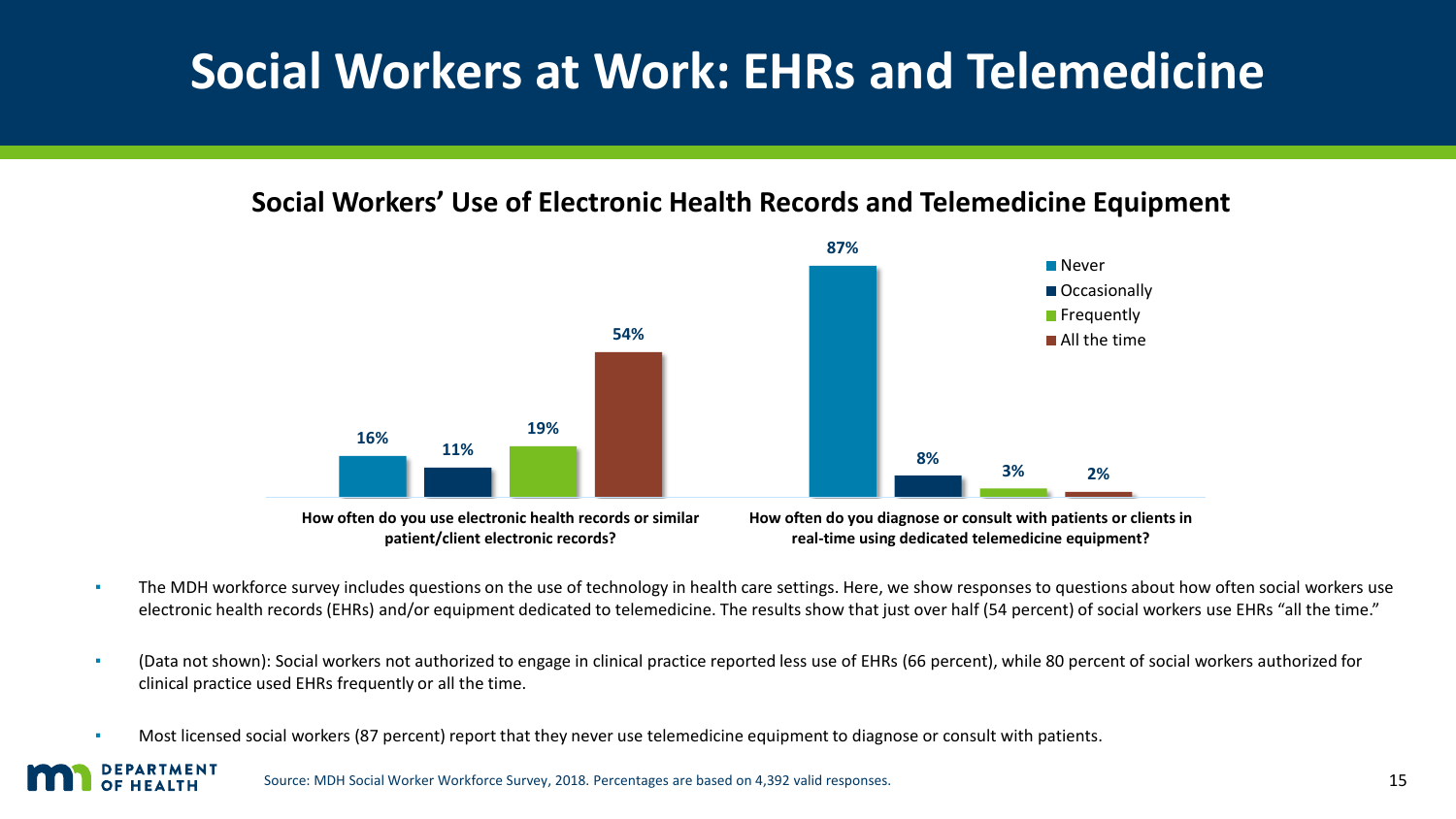### **Social Workers at Work: Teamwork**

#### <span id="page-15-0"></span>**"Which of the following work or educational experiences best prepared you to work with a multi-disciplinary team when providing care?"**



▪ Health care providers increasingly work in multidisciplinary teams, prompting educators and health policymakers to ask how best to train providers to communicate and coordinate across professions. MDH included a question on its survey to shed light on these questions. As shown above, over half of Minnesota's social workers reported that informal learning on-the-job was best for learning to work in multi-disciplinary teams (56 percent). Approximately one quarter shared that formal on-the-job training is what is best prepared them to work in multidisciplinary teams. It was less common for social workers to report various formal education options to be as beneficial for preparing to work in multi-disciplinary teams.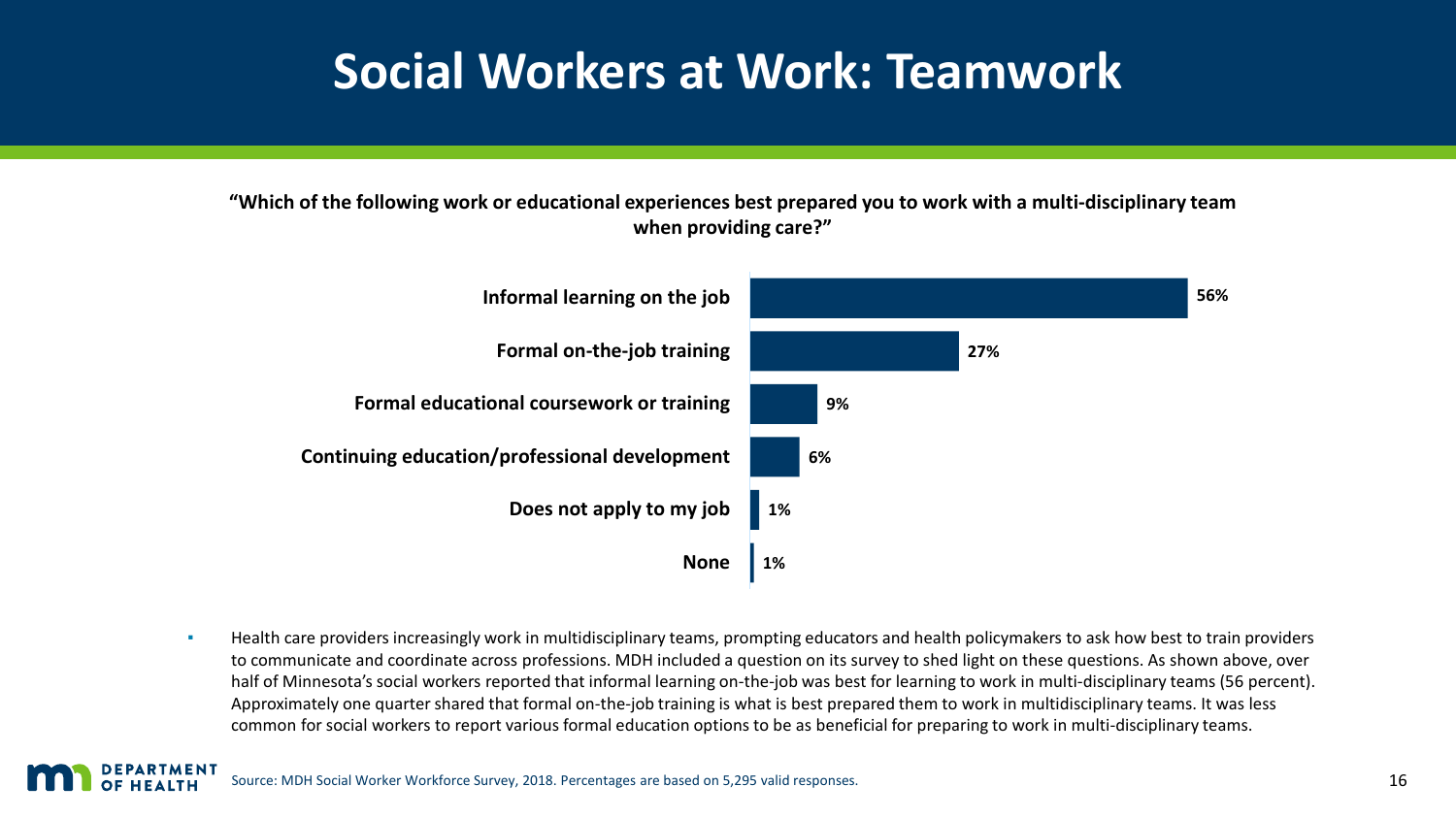## <span id="page-16-0"></span>**Social Workers at Work: Cultural Competence**

**"Which of the following work or education experiences best prepared you to work with people from a variety of backgrounds when providing care (sometimes referred to as "culturally competent" care)?**



- Stakeholders are increasingly concerned about the extent to which providers deliver care that is culturally sensitive to all communities. The MDH survey includes a question to understand which experiences best prepare health care providers to provided culturally competent care. As shown above, the largest share of social workers (38 percent) reported having learned cultural competence *best* through informal, on-the-job learning. The next most beneficial forms of learning were formal on-the-job training at 23 percent and continuing education or professional development at 21 percent.
- More social workers reported greater preference for on-the-job training when learning to work with multidisciplinary teams (83 percent, [see slide 16\)](#page-15-0) as opposed to on-the-job training for culturally competent care (61 percent).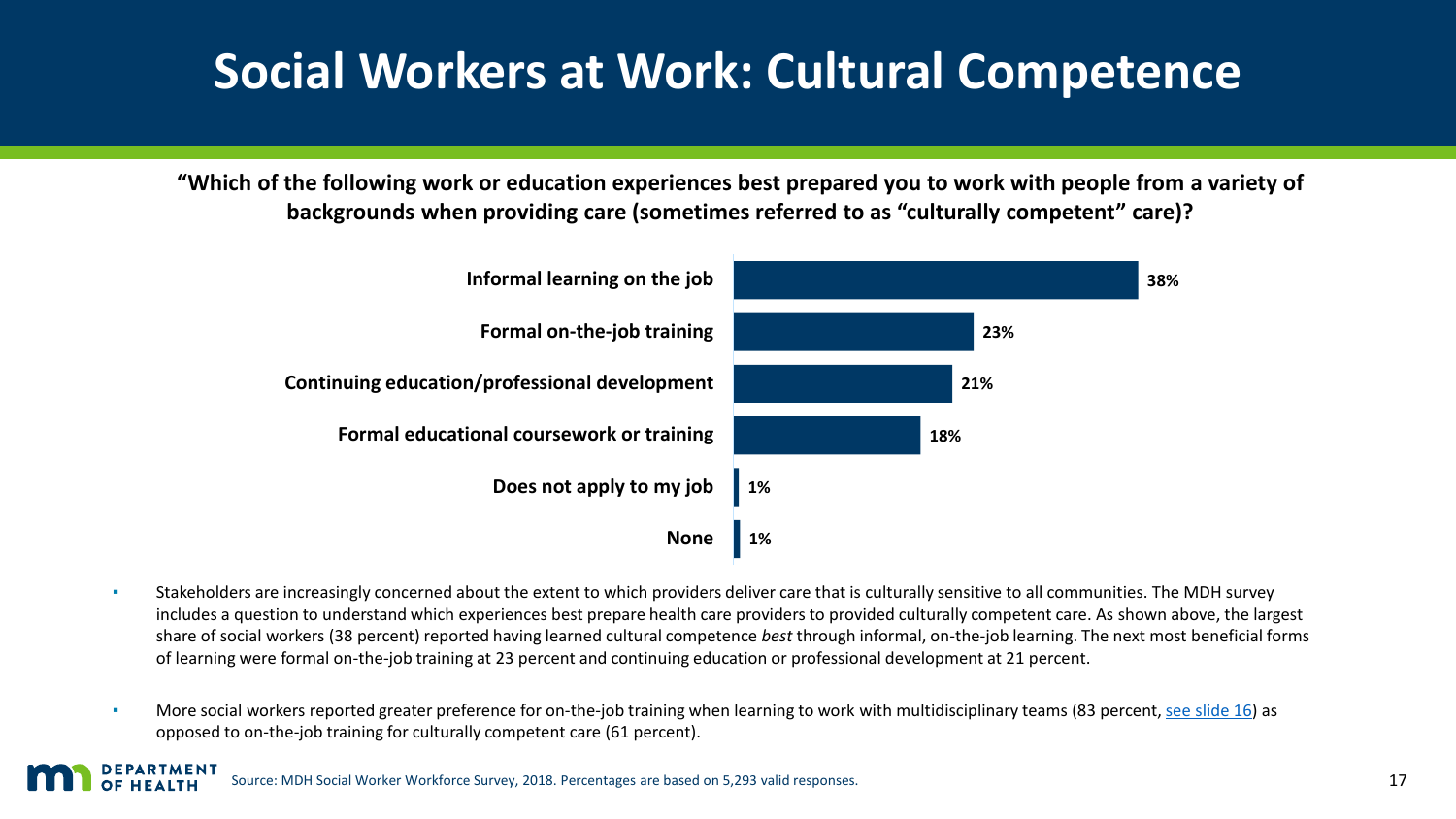## <span id="page-17-0"></span>**Social Workers at Work: Career Satisfaction**

**How satisfied have you been with your career…**



**• The 2018 workforce survey included questions on career satisfaction in the past 12 months and overall. As shown above, a majority of social workers** indicated they were either "satisfied" or "very satisfied," in the past 12 months and overall. Social workers were more likely to report being very satisfied with their career overall as compared to the last 12 months by as much as 6 percent – a trend typical among health care professionals for which work satisfaction data is available. This is consistent with national findings which suggest that the increase in administrative work has dampened work satisfaction among health care professionals.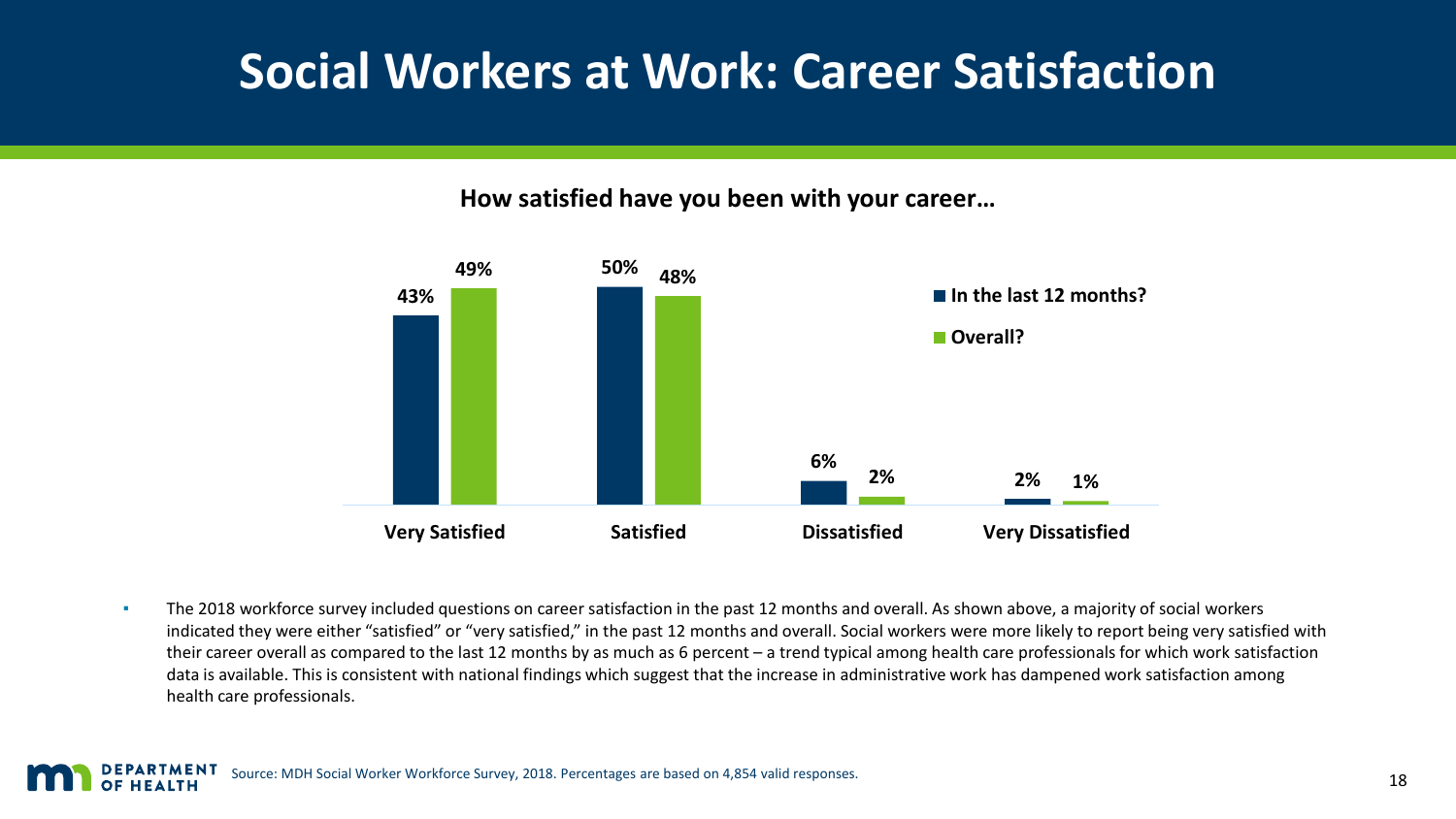### **Two ways to present geography**

#### <span id="page-18-0"></span>**By State Planning Areas**



### **By rural-urban commuting areas (RUCAs)**



**For more information:**  <http://apps.deed.state.mn.us/assets/lmi/areamap/plan.shtml>

**For more information:**  <https://www.health.state.mn.us/data/workforce/method.html#ruca>

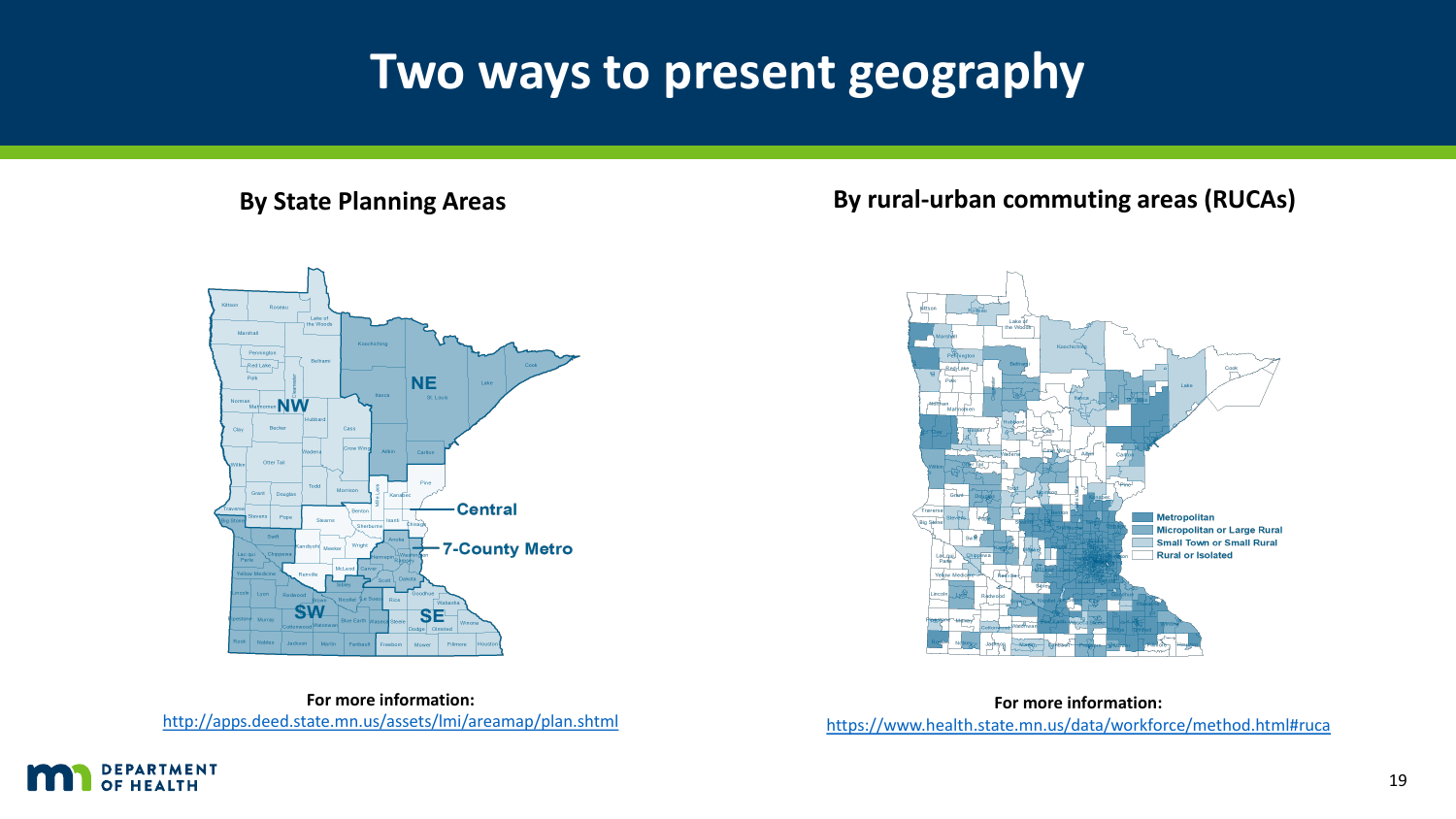## <span id="page-19-0"></span>**Geographic Distribution: by Planning Area**

### **Share of Social Workers by State Planning Area**



**EXECT** Almost two-thirds of all social workers work in the 7-county metro area, followed with 27 percent evenly distributed in three separate regions of the state: Central, Northwest, and Southeast. The Northeast and Southwest regions of Minnesota has the smallest share of licensed social workers (6 percent each). This distribution is common among Minnesota health care providers across most professions, with the majority of providers being employed in the densely population 7-county metro area.



Source: Minnesota Board of Social Work, August 2019. MDH cleans and geocodes all addresses to identify location of practice. The chart above is based on 11,957 valid addresses; 2,395 responses were unable to be geocoded, either because the respondent reported an out-of-state address or did not report an address at all to the MN Board of Social Work. Missing addresses are assumed to be randomly distributed throughout the state and therefore should not affect regional percentages.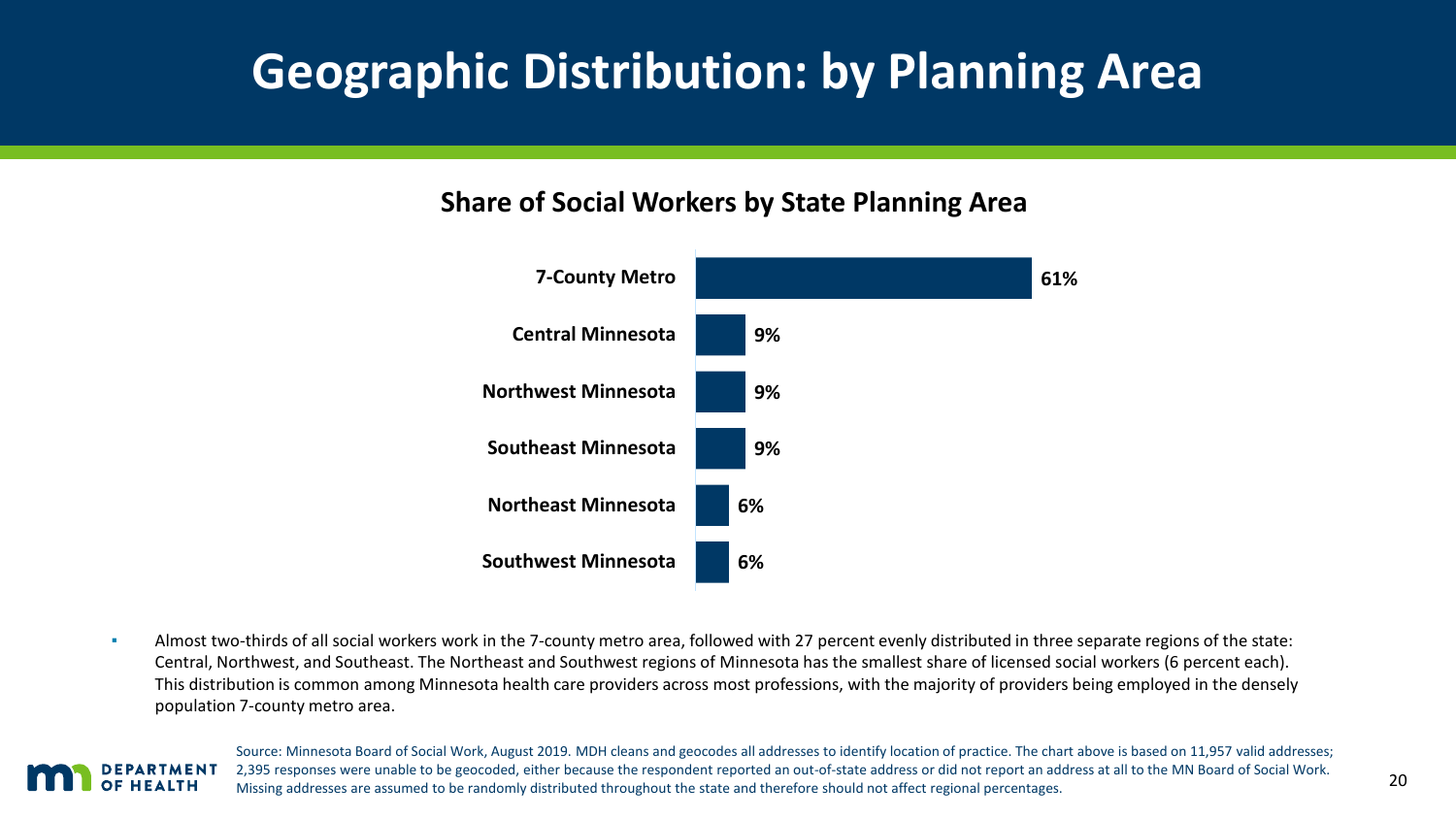## <span id="page-20-0"></span>**Geographic Distribution: by Rurality**

### **Minnesota Population-to-Social Worker Ratio, by Level of Rurality**



**• Rural-Urban Commuting Areas (RUCAs) define areas of the state based on population density and commuting patterns. Using RUCAs is another way to** understand the distribution of professionals around the state. The graph shows the share of the population for every one social worker in metropolitan, large town, small town rural, and isolated rural areas.

**•** With the exception of isolated rural areas, social workers appear to be evenly distributed in other geographic regions of the state. In isolated rural areas of Minnesota, social workers may be responsible for making services available for almost three times the number of people compared to social workers working in the other parts of the state.

### PARTMENT

Source: Minnesota Board of Social Work, August 2019. MDH cleans and geocodes all addresses to identify location of practice. Analysis based on 11,957 valid Minnesota business addresses.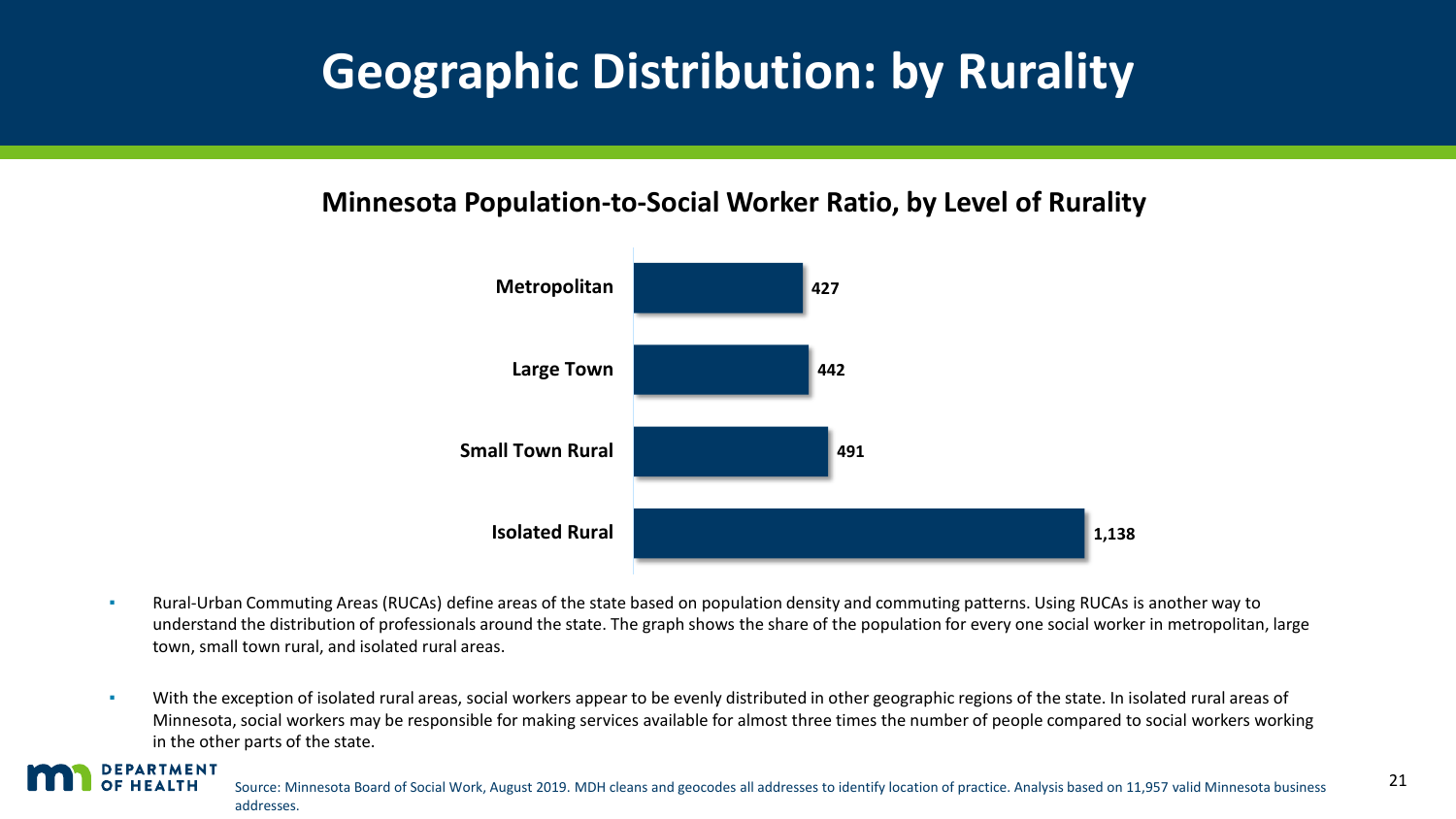# **Methodology**

### <span id="page-21-0"></span>The data in this report come from two sources:

- The **Minnesota Board of Social Work (BSW)** provides data on the *entire population* of social workers who have active licenses in the state of Minnesota. The BSW maintains this database primarily for administrative and legal purposes. BSW provides the data to the Minnesota Department of Health, Office of Rural Health and Primary Care (MDH-ORHPC). This report uses data current as of April, 2019. At that time, there were a total of 14,353 social workers with *active* Minnesota licenses, approximately 86% percent of whom indicated that their primary business address was in Minnesota. Analysts at the Minnesota Department of Health-Office of Rural Health and Primary Care clean organize, clean, and geocode addresses that come from the board, which is how we can identify practice locations (shown in [Slides 20](#page-19-0) and  $21$ ).
- The **2018-2019 Minnesota Department of Health-Office of Rural Health and Primary Care (MDH-ORHPC) Social Worker survey** collects additional demographic and workforce data from social workers. MDH-ORHPC administered the survey to all social workers who renewed their Minnesota license in the 2018 calendar year. Data in this fact sheet reflects the first year of the 2018-2019 survey cycle. The response rate was approximately 68 percent among social workers renewing their license in 2018.
- See the ORHPC website for more details about the methodology [\(www.health.state.mn.us/data/workforce/method.html](http://www.health.state.mn.us/data/workforce/method.html))